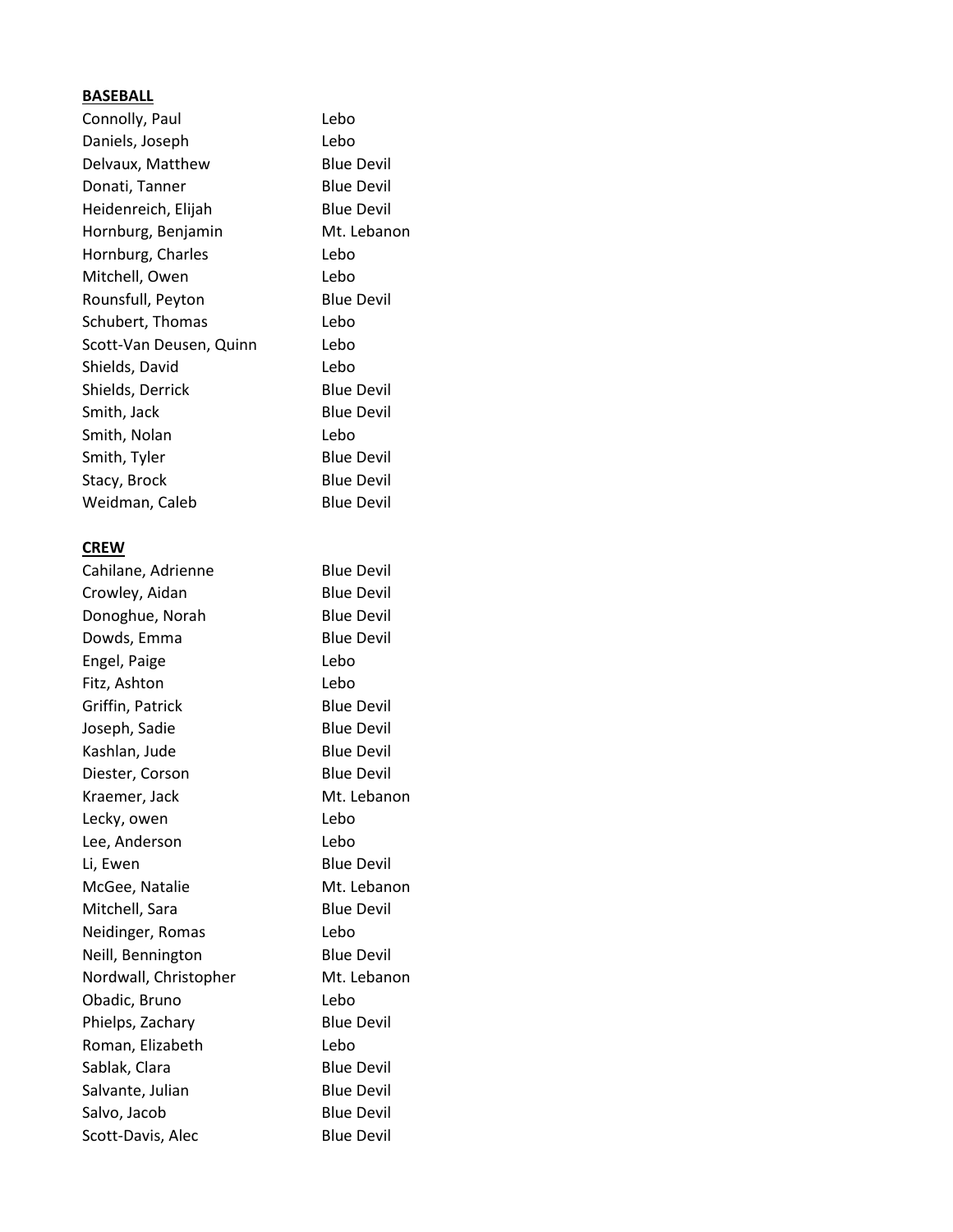| Sheppard, Benjamin    | <b>Blue Devil</b> |
|-----------------------|-------------------|
| Yeager, Owen          | <b>Blue Devil</b> |
| Yoho, Daniel          | Lebo              |
| <b>BOYS LACROSSE</b>  |                   |
| Boehner, Thomas       | Mt. Lebanon       |
| Boyd, Jonas           | <b>Blue Devil</b> |
| Byrne, Liam           | <b>Blue Devil</b> |
| Conway, Aidan         | Mt. Lebanon       |
| Cramer, Gus           | <b>Blue Devil</b> |
| Dee, Grayson          | <b>Blue Devil</b> |
| Diven, Rory           | Lebo              |
| Dunne, Tiernan        | <b>Blue Devil</b> |
| Estabrook, John       | <b>Blue Devil</b> |
| Falbo, Samuel         | Lebo              |
| Green, Keegan         | Lebo              |
| Halter, Miles         | Mt. Lebanon       |
| Halter, Owen          | <b>Blue Devil</b> |
| Harpst, Tyler         | <b>Blue Devil</b> |
| Hetz, Joseph          | <b>Blue Devil</b> |
| Hyland, Andrew        | <b>Blue Devil</b> |
| Kraemer, Alexander    | Lebo              |
| LaSota, Fred          | Mt. Lebanon       |
| Lee, Thomas           | Lebo              |
| Lynam, Quinn          | <b>Blue Devil</b> |
| McCann, Jack          | <b>Blue Devil</b> |
| Metzger, Maddox       | <b>Blue Devil</b> |
| Myers, Samuel         | <b>Blue Devil</b> |
| Olson, Jakob          | <b>Blue Devil</b> |
| Pavlik, Bryce         | Lebo              |
| Pellegrino, Charles   | <b>Blue Devil</b> |
| Prettyman, Devin      | <b>Blue Devil</b> |
| Prettyman, Mason      | Mt. Lebanon       |
| Ritchey, Aden         | <b>Blue Devil</b> |
| Szefi, Samuel         | Lebo              |
| Tecza, Alexander      | Lebo              |
| Wagner, Donald        | <b>Blue Devil</b> |
| Ward, Samuel          | Lebo              |
| Wells, Jonas          | Lebo              |
| Westbrook, Brady      | Lebo              |
| Westbrook, Parker     | <b>Blue Devil</b> |
| Young, Connor         | <b>Blue Devil</b> |
| Zundel, Nicholas      | Lebo              |
| <b>GIRLS LACROSSE</b> |                   |
| Anderson, Dilan       | <b>Blue Devil</b> |
|                       |                   |

Anstandig, Lauren Blue Devil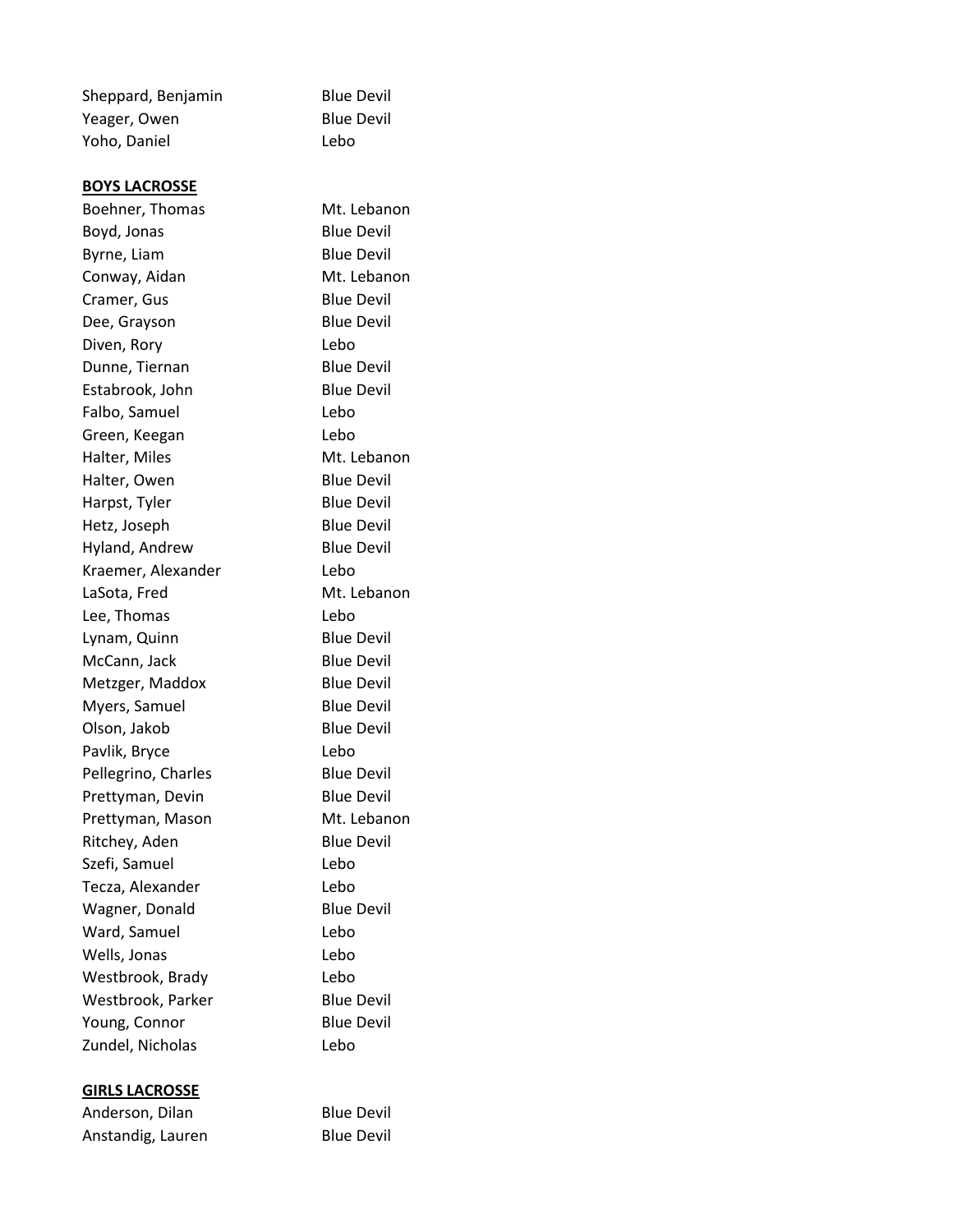Austin, Nora Blue Devil Baer, Abby Mt. Lebanon Cain, Megan Blue Devil Conaway, tessa Lebo Daniels, Morgan Blue Devil Donalson, Addie Blue Devil Engel, Elena Blue Devil Flynn, Madison Blue Devil Garcia, Karli **Blue Devil** Gelman, Talia Lebo Girod, Laura Blue Devil Girod, Lillian Blue Devil Goslin, Grace Mt. Lebanon Hoover, Tegan Lebo Hudak, Sarah Blue Devil Hyland, Allison Blue Devil Khandji, Joelle Blue Devil Kovalan, Eleanor Blue Devil Lamendola, Kate Lebo Lubachevsky, Nelly Lebo Maher, Olivia Blue Devil Murdoch, Addison Blue Devil Murdoch, Reagan Blue Devil Pettko, Victoria Mt. Lebanon Petulla, Kenley Blue Devil Quigley, Reagan Blue Devil Reisinger, Meredith Blue Devil Saba, Sydney Lebo Semanco, Ava Blue Devil Tecza, Taylor Lebo Warren, Ava Mt. Lebanon Wroblewski, Kiely Lebo

## **SOFTBALL**

Baker, Hannah Mt. Lebanon Barone, Iris **Blue Devil** Boehmer, Brooke Blue Devil Boomhower, Hannah Blue Devil Boone, Gabrielle Blue Devil Borza, Katherine Blue Devil Bovino, Claire **Lebo** Bruno, Claire **Blue Devil** Buckiso, Olivia Blue Devil Donahue, Ella Blue Devil Ely, Elsie Blue Devil Flaherty, Deirdre **Blue Devil** Hamel, olivia Lebo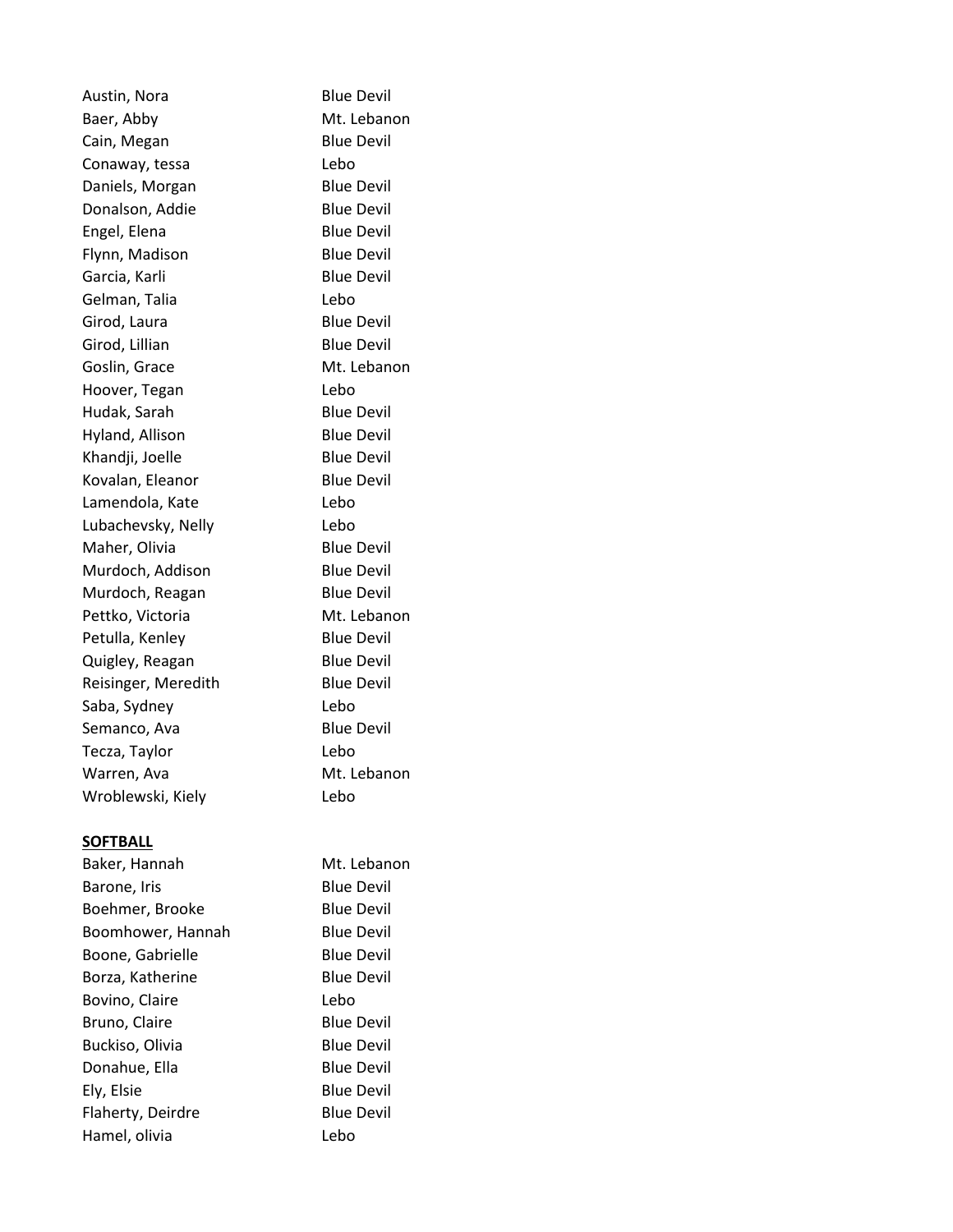| Hartnett, Clara     | <b>Blue Devil</b> |
|---------------------|-------------------|
| Hayes, Angeleah     | Lebo              |
| Johns, Adelaide     | Mt. Lebanon       |
| Kubancek, Elizabeth | <b>Blue Devil</b> |
| Langston, Mary      | <b>Blue Devil</b> |
| McElhattan, Mary    | <b>Blue Devil</b> |
| Pesacreta, Ava      | <b>Blue Devil</b> |
|                     |                   |
| <b>BOYS TENNIS</b>  |                   |
| Baram, Jonah        | Lebo              |
| Descalzi, Coleman   | <b>Blue Devil</b> |
| Gorun, Paul         | Lebo              |
| Kakkad, Rushil      | <b>Blue Devil</b> |
| McGill, Nolan       | <b>Blue Devil</b> |
| Nolan, Jackson      | <b>Blue Devil</b> |
| Summers, Joseph     | Lebo              |
| Wilke, Jack         | <b>Blue Devil</b> |
| Wilke, Luke         | Lebo              |
|                     |                   |
| <b>BOYS TRACK</b>   |                   |
| Amenta, Jacob       | <b>Blue Devil</b> |
| Anderson, Brendan   | Lebo              |
| Asher, Benjamin     | Lebo              |
| Baer, Charles       | Lebo              |
| Barnes, Jonathan    | Mt. Lebanon       |
| Brockmeyer, Simon   | Lebo              |
| Buckner, Maxwell    | Mt. Lebanon       |
| Buckner, Sullivan   | Mt. Lebanon       |
| Callahan, William   | <b>Blue Devil</b> |
| Cawley, Ryan        | <b>Blue Devil</b> |
| Coulter, Benjamin   | <b>Blue Devil</b> |
| Cramer, Luke        | <b>Blue Devil</b> |
| Cupp, Julian        | <b>Blue Devil</b> |
| D'Alo, James        | Mt. Lebanon       |
| De Las Alas, Avery  | <b>Blue Devil</b> |
| Dharwadkar, Shaan   | <b>Blue Devil</b> |
| Giarrusso, Matthew  | Lebo              |
| Hall, Aidan         | <b>Blue Devil</b> |
| Hartung, Andrew     | Lebo              |
| Heidenreich, Ezra   | <b>Blue Devil</b> |
| Hendrick, Nicholas  | Lebo              |
| Hraber, Jackson     | Lebo              |
| Irwin Evans, Isaiah | Lebo              |
| Jones, Cameron      | <b>Blue Devil</b> |
| Kavalir, Tanner     | Lebo              |
| Kennedy, Benson     | <b>Blue Devil</b> |
| Kline, James        | Lebo              |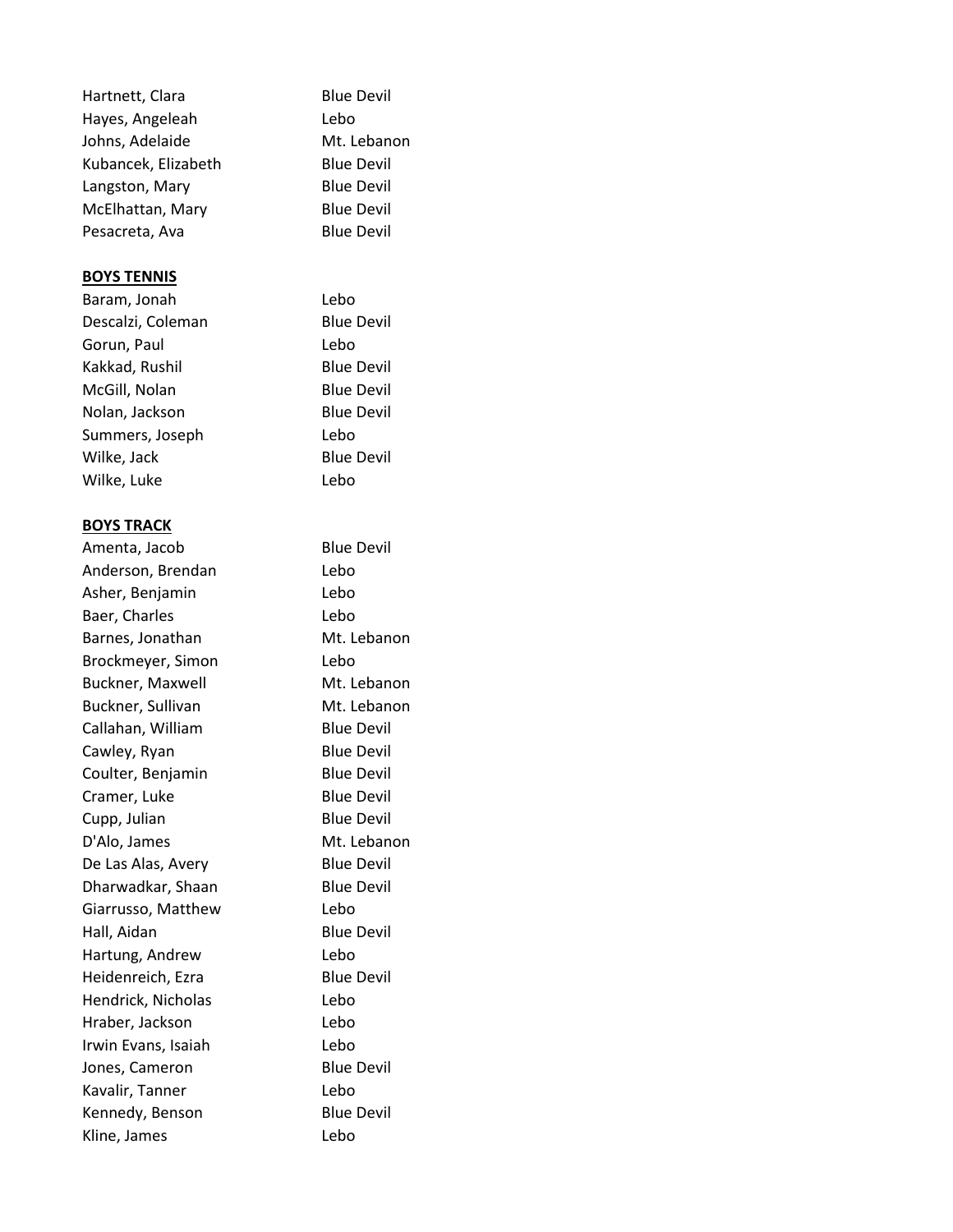| Kostek, Connor           | <b>Blue Devil</b> |
|--------------------------|-------------------|
| Kulikowski, Quinn        | Lebo              |
| Kurta, Matthew           | <b>Blue Devil</b> |
| Leach, Tyler             | Lebo              |
| Lehman, Elijah           | <b>Blue Devil</b> |
| Lehman, Jacob            | <b>Blue Devil</b> |
| Machado, Nicholas        | Lebo              |
| Mackin, John             | <b>Blue Devil</b> |
| Malone, Michael          | <b>Blue Devil</b> |
| Markowitz, Myer          | <b>Blue Devil</b> |
| Matty, Holden            | <b>Blue Devil</b> |
| McVerry, Wyatt           | Lebo              |
| Miracle, John            | Lebo              |
| O'Matz, Paul             | <b>Blue Devil</b> |
| Polk, Henry              | Lebo              |
| Rajakumar, Atlantic      | Mt. Lebanon       |
| Rayl, Benjamin           | <b>Blue Devil</b> |
| Rombold, Carter          | <b>Blue Devil</b> |
| Roska, Charles           | <b>Blue Devil</b> |
| Rychcik, Connor          | Lebo              |
| Sakolsky-Madaras, Joshua | <b>Blue Devil</b> |
| Shabani, Edi             | Lebo              |
| Shannon-Spector, Zachary | Lebo              |
| Show, Ethan              | Lebo              |
| Stefanov, Alexander      | Mt. Lebanon       |
| Stengel, Joseph          | Lebo              |
| Stott, Ethan             | <b>Blue Devil</b> |
| Supp, Henry              | <b>Blue Devil</b> |
| Sutter, Michael          | Lebo              |
| Tang, Robert             | <b>Blue Devil</b> |
| Thompson, Malcom         | Lebo              |
| Wargo, Liam              | <b>Blue Devil</b> |
| Warner, Ethan            | Lebo              |
| Young, Liam              | Mt. Lebanon       |
| <b>GIRLS TRACK</b>       |                   |
| Adams, Caroline          | <b>Blue Devil</b> |
| Althawadi, Sarah         | Mt. Lebanon       |
| Antonelli, Sophia        | <b>Blue Devil</b> |
| Bajgoric, Selma          | Mt. Lebanon       |
| Barrett, Allyson         | <b>Blue Devil</b> |
| Bovino, Sophia           | <b>Blue Devil</b> |
| Braunsdorf, Alexandra    | <b>Blue Devil</b> |
| Cain, Megan              | <b>Blue Devil</b> |
| Canady, Madison          | Lebo              |
| Casturo, Anne            | <b>Blue Devil</b> |

Clougherty, Anya Blue Devil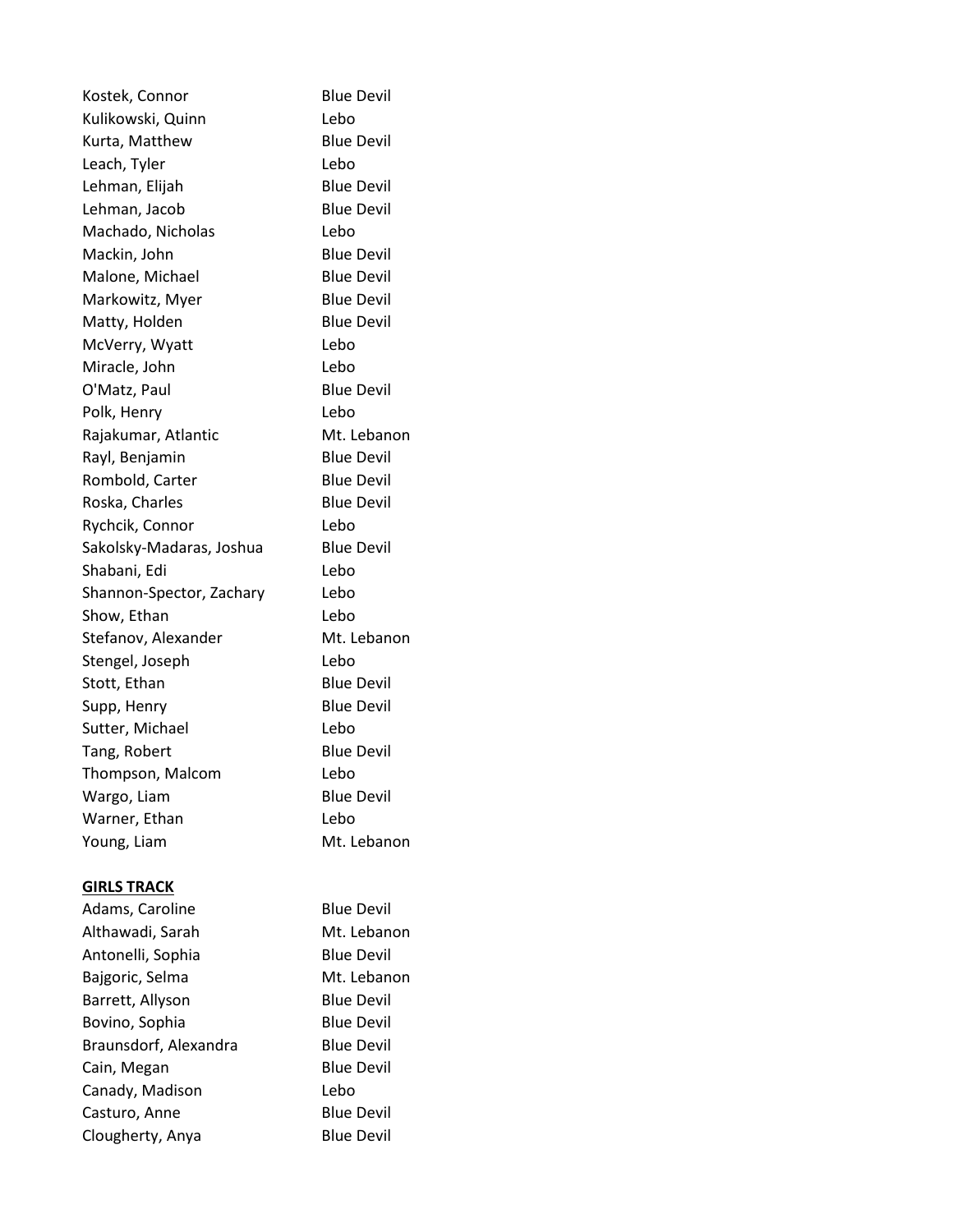| Clougherty, Moira   | Lebo              |
|---------------------|-------------------|
| Cupp, Audrey        | <b>Blue Devil</b> |
| Desnain, Chloe      | <b>Blue Devil</b> |
| Donato, Riley       | <b>Blue Devil</b> |
| Driscoll, Emerson   | Lebo              |
| Ercegovic, Caroline | Lebo              |
| Fabian, Ava         | <b>Blue Devil</b> |
| Ford, Ripley        | <b>Blue Devil</b> |
| Gallo, Julianne     | Mt. Lebanon       |
| Ganoe, Grace        | <b>Blue Devil</b> |
| Goslin, Grace       | Mt. Lebanon       |
| Griffin, Chloe      | <b>Blue Devil</b> |
| Hackworth, Elsie    | <b>Blue Devil</b> |
| Hackworth, Lillie   | <b>Blue Devil</b> |
| Harris, Lillia      | Lebo              |
| Heppe, Elizabeth    | <b>Blue Devil</b> |
| Hickey, Helen       | Lebo              |
| Incorvati, Sara     | <b>Blue Devil</b> |
| Isner, Kambria      | Lebo              |
| Kavalir, Serena     | <b>Blue Devil</b> |
| King, Anne          | <b>Blue Devil</b> |
| Kraemer, Grace      | <b>Blue Devil</b> |
| Kushnir, Anna       | <b>Blue Devil</b> |
| Latef, Lena         | <b>Blue Devil</b> |
| Latef, Teba         | <b>Blue Devil</b> |
| Latona, Hailey      | <b>Blue Devil</b> |
| Lingler, Gemma      | Lebo              |
| Magaw, Ella         | <b>Blue Devil</b> |
| Marcheck, Josephine | <b>Blue Devil</b> |
| Masteller, Rachel   | Mt. Lebanon       |
| McCague, Kyra       | Mt. Lebanon       |
| McDonagh, Maeve     | Lebo              |
| McElwain, Stella    | Mt. Lebanon       |
| McGreevy, Emma      | Mt. Lebanon       |
| McKenna, Molly      | Mt. Lebanon       |
| McNamee, Maeve      | <b>Blue Devil</b> |
| Meta, Justine       | <b>Blue Devil</b> |
| Molinaro, Sofia     | <b>Blue Devil</b> |
| Monocello, Lydia    | Mt. Lebanon       |
| Mooney, Kathleen    | Lebo              |
| Moses, Eleanor      | <b>Blue Devil</b> |
| Neemes, Lily        | <b>Blue Devil</b> |
| Nyisztor, Jordan    | <b>Blue Devil</b> |
| Onder, Emma         | <b>Blue Devil</b> |
| Ott, Gabriella      | <b>Blue Devil</b> |
| Palumbo, Genevieve  | Mt. Lebanon       |
| Parkhitko, Maria    | <b>Blue Devil</b> |